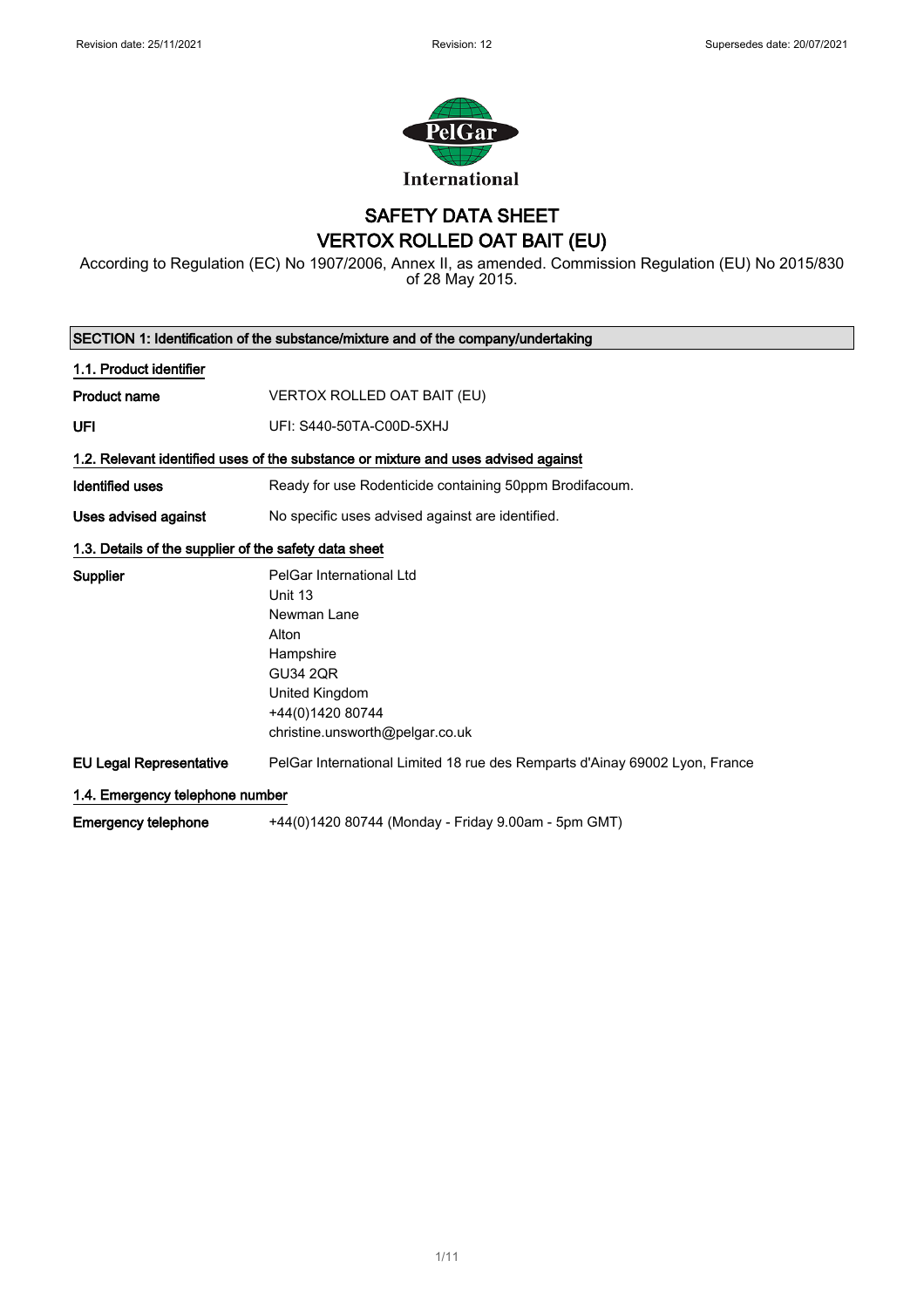| National emergency telephone Austria: +43 1 406 43 43 |                                                                         |
|-------------------------------------------------------|-------------------------------------------------------------------------|
| number                                                | Belgium: 070 245 245                                                    |
|                                                       | Bulgaria: +359 2 9154 233                                               |
|                                                       | Croatia: +3851 2348 342                                                 |
|                                                       | <b>Cyprus: 1401</b>                                                     |
|                                                       | Czech Republic: +420 224 919 293, +420 224 915 402                      |
|                                                       | Denmark: +45 8212 1212                                                  |
|                                                       | Estonia: 16662                                                          |
|                                                       | Finland: 0800 147 111                                                   |
|                                                       | France: +33 (0) 145 42 59 59                                            |
|                                                       | Germany: +44 (0)1420 80744 (9am-5pm Monday- Friday GMT)                 |
|                                                       | Greece: (0030) 2107793777                                               |
|                                                       | Hungary: +36-80-201-199                                                 |
|                                                       | Iceland: (+354) 543 1000 / 112                                          |
|                                                       | Ireland: Members of Public: +353 (01) 809 2166. (8am-10pm daily)        |
|                                                       | Ireland: Healthcare Professionals: +353 (01) 809 2566 (24 hour service) |
|                                                       | Italy: 0382-24444                                                       |
|                                                       | Latvia: +371 67042473                                                   |
|                                                       | Liechtenstein: +44 (0)1420 80744 (9am-5pm Monday- Friday GMT)           |
|                                                       | Lithuania: +370 (85) 2362052                                            |
|                                                       | Luxembourg: 8002 5500                                                   |
|                                                       | Malta: +44 (0)1420 80744 (9am-5pm Monday- Friday GMT)                   |
|                                                       | Netherlands: +31(0)30 274 8888 Healthcare Professionals only            |
|                                                       | Norway: 22 59 13 00                                                     |
|                                                       | Poland: +44 (0)1420 80744 (9am-5pm Monday- Friday GMT)                  |
|                                                       | Portugal: +351 800 250 250                                              |
|                                                       | Romania: +40213183606                                                   |
|                                                       | Slovakia: +421 2 5477 4166                                              |
|                                                       | Slovenia: 112                                                           |
|                                                       | Spain: +34 91 562 04 20                                                 |
|                                                       | Sweden: 112 – Begär Giftinformation                                     |

### SECTION 2: Hazards identification

| 2.1. Classification of the substance or mixture |                                   |  |
|-------------------------------------------------|-----------------------------------|--|
| Classification (EC 1272/2008)                   |                                   |  |
| <b>Physical hazards</b>                         | Not Classified                    |  |
| <b>Health hazards</b>                           | Repr. 1A - H360D STOT RE 2 - H373 |  |
| <b>Environmental hazards</b>                    | Not Classified                    |  |
| 2.2. Label elements                             |                                   |  |
| <b>Hazard pictograms</b>                        |                                   |  |

| Signal word       | Danger                                                                          |
|-------------------|---------------------------------------------------------------------------------|
| Hazard statements | H360D May damage the unborn child.                                              |
|                   | H373 May cause damage to organs (Blood) through prolonged or repeated exposure. |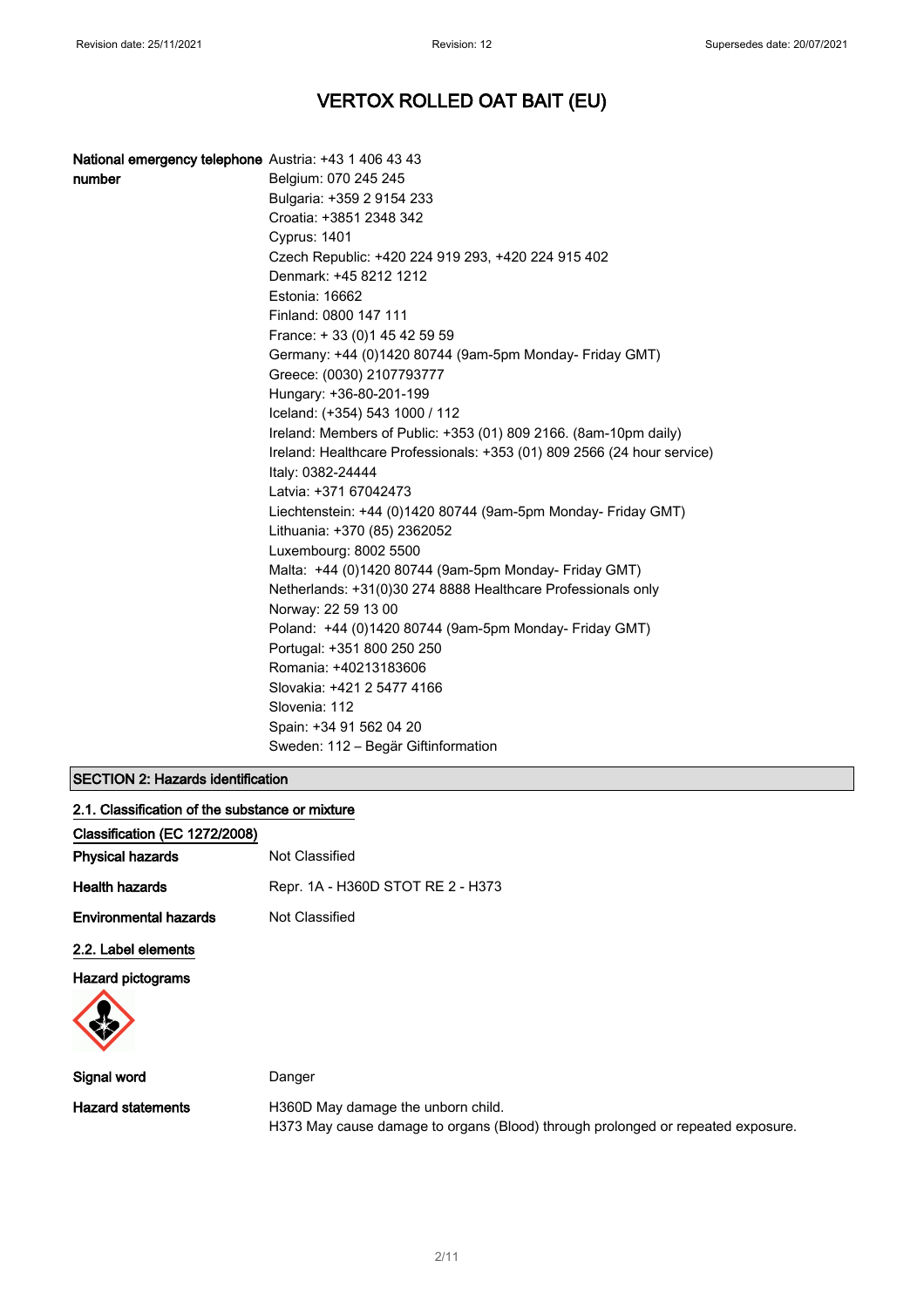| <b>Precautionary statements</b>   | P201 Obtain special instructions before use.<br>P202 Do not handle until all safety precautions have been read and understood.<br>P <sub>260</sub> Do not breathe dust.<br>P280 Wear protective gloves.<br>P308+P313 IF exposed or concerned: Get medical advice/ attention.<br>P314 Get medical advice/ attention if you feel unwell.<br>P301+P310 IF SWALLOWED: Immediately call a POISON CENTER/ doctor.<br>P405 Store locked up.<br>P404 Store in a closed container.<br>P501 Dispose of contents/ container in accordance with national regulations. |
|-----------------------------------|-----------------------------------------------------------------------------------------------------------------------------------------------------------------------------------------------------------------------------------------------------------------------------------------------------------------------------------------------------------------------------------------------------------------------------------------------------------------------------------------------------------------------------------------------------------|
| Supplemental label<br>information | Keep / Store away from foodstuffs, beverages and animal feeding stuffs.                                                                                                                                                                                                                                                                                                                                                                                                                                                                                   |

### 2.3. Other hazards

This product does not contain any substances classified as PBT or vPvB.

### SECTION 3: Composition/information on ingredients

| 3.2. Mixtures                                                                                                                                                                     |                           |        |
|-----------------------------------------------------------------------------------------------------------------------------------------------------------------------------------|---------------------------|--------|
| 2,2'-Iminodiethanol                                                                                                                                                               |                           | < 0.1% |
| CAS number: 111-42-2                                                                                                                                                              | EC number: 203-868-0      |        |
| Classification<br>Acute Tox. 4 - H302<br>Skin Irrit. 2 - H315<br>Eye Dam. 1 - H318<br>STOT RE 2 - H373                                                                            |                           |        |
| <b>BRODIFACOUM (EU)</b>                                                                                                                                                           |                           | 0.005% |
| CAS number: 56073-10-0                                                                                                                                                            | EC number: 259-980-5      |        |
| M factor (Acute) = $10$                                                                                                                                                           | M factor (Chronic) = $10$ |        |
| Classification<br>Acute Tox. 1 - H300<br>Acute Tox. 1 - H310<br>Acute Tox. 1 - H330<br>Repr. 1A - H360D<br>STOT RE 1 - H372<br>Aquatic Acute 1 - H400<br>Aquatic Chronic 1 - H410 |                           |        |
| <b>Denatonium Benzoate</b><br>CAS number: 3734-33-6                                                                                                                               | EC number: 223-095-2      | < 0.1% |
| Classification<br>Acute Tox. 4 - H302<br>Aquatic Chronic 3 - H412                                                                                                                 |                           |        |
| The full text for all hazard statements is displayed in Section 16.                                                                                                               |                           |        |

### SECTION 4: First aid measures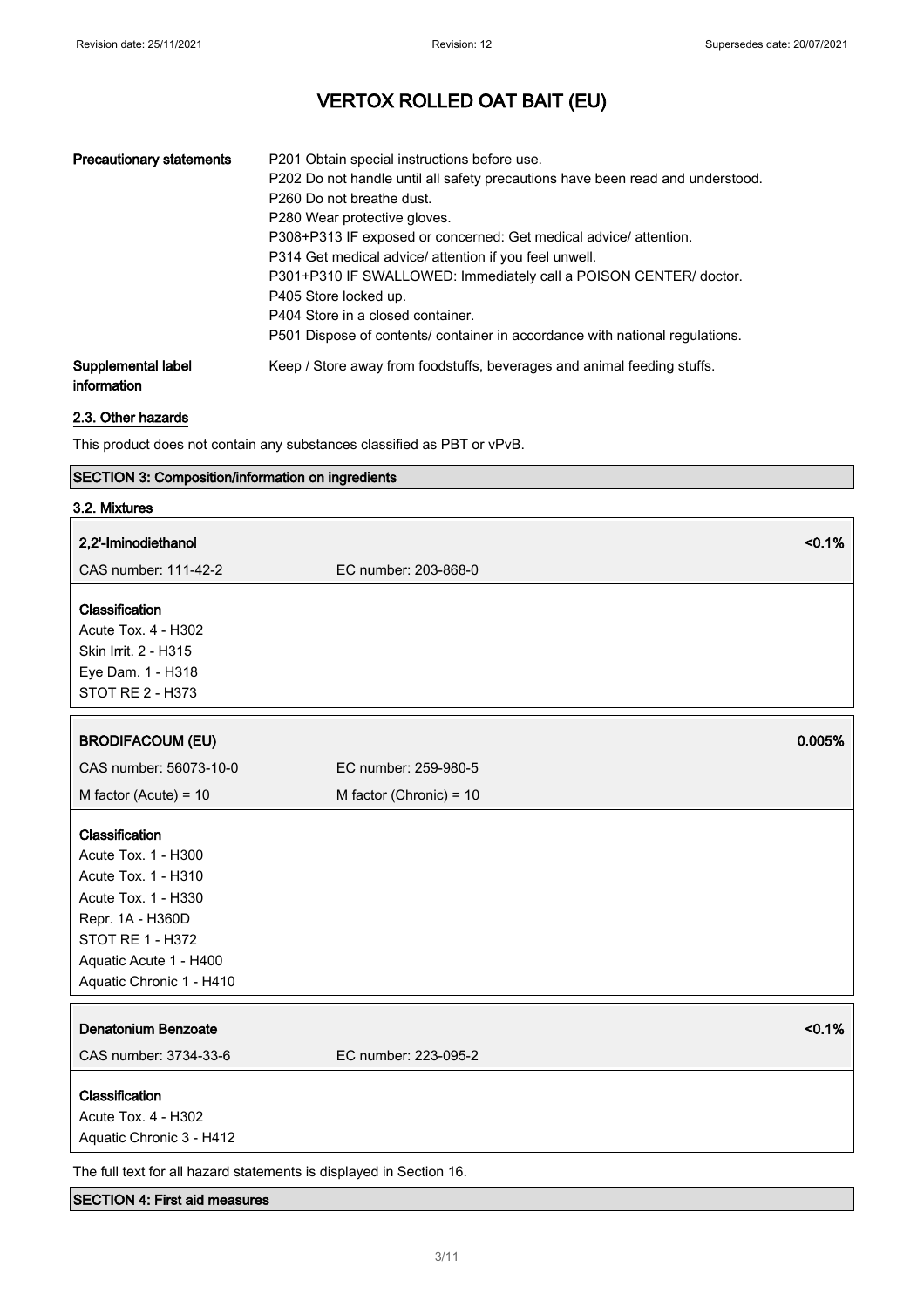### 4.1. Description of first aid measures

| <b>General information</b>                                       | In case of accident or if you feel unwell, seek medical advice immediately (show the label<br>where possible). Advice for Medical Doctors: Brodifacoum is an indirect anti-coagulant.<br>Phytomenadione, Vitamin K, is antidotal. Determin prothrombin time not less than 18 hours<br>after consumption. If elevated, administer Vitamin K1 until prothrombin time normalises.<br>Continue determination of prothrombin time for two weeks after withdrawal of antidote and<br>resume treatment if elevation occurs in that time. |  |
|------------------------------------------------------------------|-----------------------------------------------------------------------------------------------------------------------------------------------------------------------------------------------------------------------------------------------------------------------------------------------------------------------------------------------------------------------------------------------------------------------------------------------------------------------------------------------------------------------------------|--|
| Inhalation                                                       | Due to the physical nature of this product, exposure by this route is unlikely. Get medical<br>attention if symptoms are severe or persist.                                                                                                                                                                                                                                                                                                                                                                                       |  |
| Ingestion                                                        | Rinse mouth thoroughly with water. Do not induce vomiting. Get medical attention<br>immediately.                                                                                                                                                                                                                                                                                                                                                                                                                                  |  |
| <b>Skin contact</b>                                              | May cause irritation to susceptible persons. Immediately take off all contaminated clothing.<br>Wash skin thoroughly with soap and water. Get medical attention if symptoms are severe or<br>persist after washing.                                                                                                                                                                                                                                                                                                               |  |
| Eye contact                                                      | May cause eye irritation to susceptible persons. Rinse immediately with plenty of water and<br>seek medical advice.                                                                                                                                                                                                                                                                                                                                                                                                               |  |
| Protection of first aiders                                       | First aid personnel should wear appropriate protective equipment during any rescue.                                                                                                                                                                                                                                                                                                                                                                                                                                               |  |
| 4.2. Most important symptoms and effects, both acute and delayed |                                                                                                                                                                                                                                                                                                                                                                                                                                                                                                                                   |  |
| <b>General information</b>                                       | The severity of the symptoms described will vary dependent on the concentration and the<br>length of exposure.                                                                                                                                                                                                                                                                                                                                                                                                                    |  |
| Inhalation                                                       | Unlikely to present an inhalation hazard. If symptoms develop move the exposed person to<br>fresh air. Immediately obtain medical advice.                                                                                                                                                                                                                                                                                                                                                                                         |  |
| Ingestion                                                        | Rinse mouth. Do NOT induce vomiting. Call a doctor immediately.                                                                                                                                                                                                                                                                                                                                                                                                                                                                   |  |
| <b>Skin contact</b>                                              | Prolonged contact may cause dryness of the skin.                                                                                                                                                                                                                                                                                                                                                                                                                                                                                  |  |
| Eye contact                                                      | No specific symptoms known. May be slightly irritating to eyes.                                                                                                                                                                                                                                                                                                                                                                                                                                                                   |  |
|                                                                  | 4.3. Indication of any immediate medical attention and special treatment needed                                                                                                                                                                                                                                                                                                                                                                                                                                                   |  |
| Notes for the doctor                                             | Treat symptomatically.                                                                                                                                                                                                                                                                                                                                                                                                                                                                                                            |  |
| <b>SECTION 5: Firefighting measures</b>                          |                                                                                                                                                                                                                                                                                                                                                                                                                                                                                                                                   |  |
| 5.1. Extinguishing media                                         |                                                                                                                                                                                                                                                                                                                                                                                                                                                                                                                                   |  |
| Suitable extinguishing media                                     | The product is not flammable. Extinguish with alcohol-resistant foam, carbon dioxide, dry<br>powder or water fog. Use fire-extinguishing media suitable for the surrounding fire.                                                                                                                                                                                                                                                                                                                                                 |  |
| Unsuitable extinguishing<br>media                                | Do not use water jet as an extinguisher, as this will spread the fire.                                                                                                                                                                                                                                                                                                                                                                                                                                                            |  |
| 5.2. Special hazards arising from the substance or mixture       |                                                                                                                                                                                                                                                                                                                                                                                                                                                                                                                                   |  |
| Specific hazards                                                 | None known.                                                                                                                                                                                                                                                                                                                                                                                                                                                                                                                       |  |
| <b>Hazardous combustion</b><br>products                          | Thermal decomposition or combustion products may include the following substances:<br>Harmful gases or vapours.                                                                                                                                                                                                                                                                                                                                                                                                                   |  |
| 5.3. Advice for firefighters                                     |                                                                                                                                                                                                                                                                                                                                                                                                                                                                                                                                   |  |
| Protective actions during<br>firefighting                        | Avoid breathing fire gases or vapours. Evacuate area. Cool containers exposed to heat with<br>water spray and remove them from the fire area if it can be done without risk. Cool containers<br>exposed to flames with water until well after the fire is out.                                                                                                                                                                                                                                                                    |  |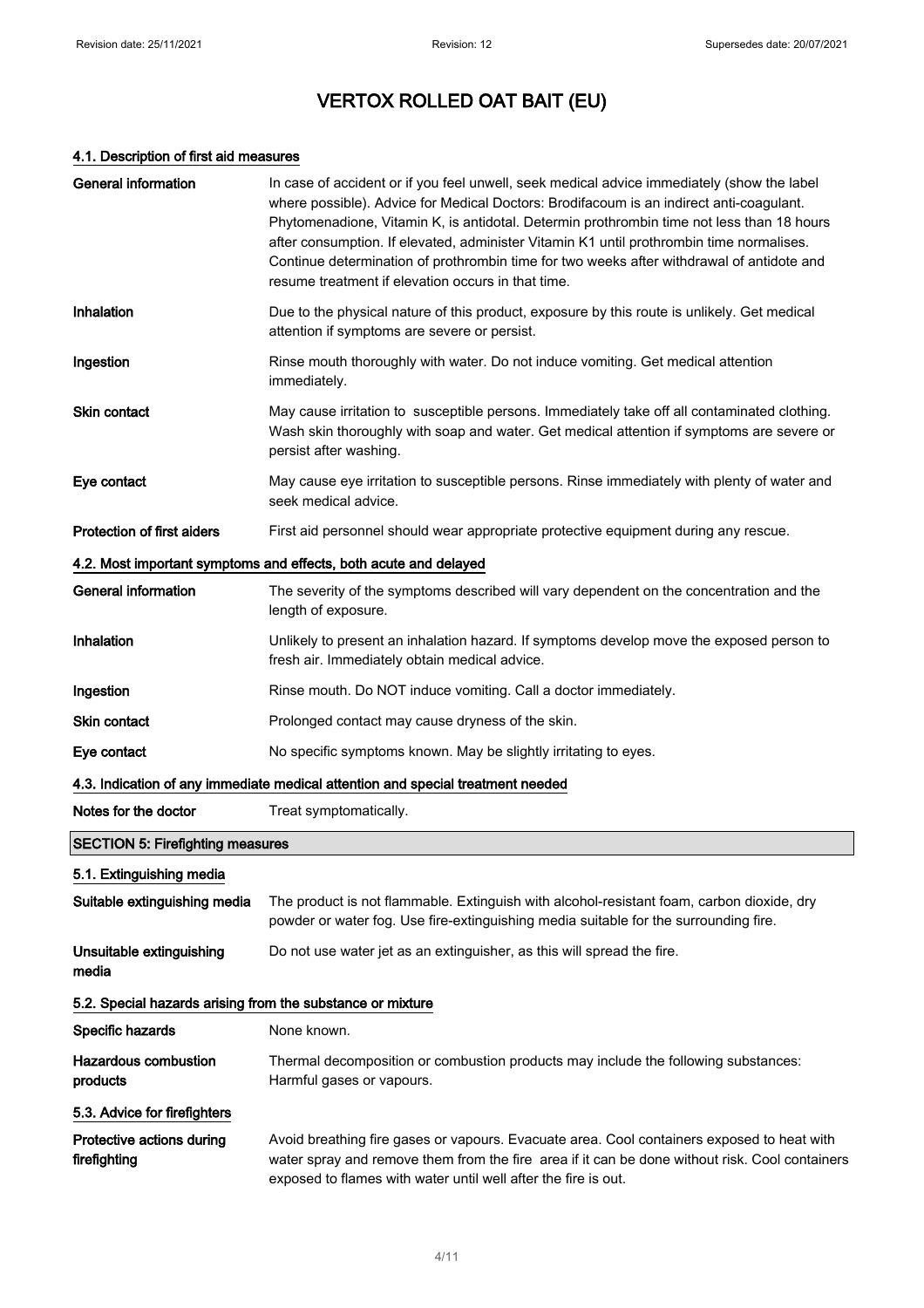| Special protective equipment<br>for firefighters          | Wear positive-pressure self-contained breathing apparatus (SCBA) and appropriate protective<br>clothing. Firefighter's clothing conforming to European standard EN469 (including helmets,<br>protective boots and gloves) will provide a basic level of protection for chemical incidents.                                                                                                                                                  |
|-----------------------------------------------------------|---------------------------------------------------------------------------------------------------------------------------------------------------------------------------------------------------------------------------------------------------------------------------------------------------------------------------------------------------------------------------------------------------------------------------------------------|
| <b>SECTION 6: Accidental release measures</b>             |                                                                                                                                                                                                                                                                                                                                                                                                                                             |
|                                                           | 6.1. Personal precautions, protective equipment and emergency procedures                                                                                                                                                                                                                                                                                                                                                                    |
| <b>Personal precautions</b>                               | Wear protective clothing as described in Section 8 of this safety data sheet.                                                                                                                                                                                                                                                                                                                                                               |
| 6.2. Environmental precautions                            |                                                                                                                                                                                                                                                                                                                                                                                                                                             |
| <b>Environmental precautions</b>                          | Avoid discharge into drains or watercourses or onto the ground.                                                                                                                                                                                                                                                                                                                                                                             |
| 6.3. Methods and material for containment and cleaning up |                                                                                                                                                                                                                                                                                                                                                                                                                                             |
| Methods for cleaning up                                   | Wear protective clothing as described in Section 8 of this safety data sheet. Clear up spills<br>immediately and dispose of waste safely. Collect spillage with a shovel and broom, or similar<br>and reuse, if possible. Collect and place in suitable waste disposal containers and seal<br>securely. Flush contaminated area with plenty of water. Wash thoroughly after dealing with a<br>spillage. For waste disposal, see Section 13. |
| 6.4. Reference to other sections                          |                                                                                                                                                                                                                                                                                                                                                                                                                                             |
| Reference to other sections                               | For personal protection, see Section 8. See Section 11 for additional information on health<br>hazards. See Section 12 for additional information on ecological hazards. For waste disposal,<br>see Section 13.                                                                                                                                                                                                                             |
| <b>SECTION 7: Handling and storage</b>                    |                                                                                                                                                                                                                                                                                                                                                                                                                                             |
| 7.1. Precautions for safe handling                        |                                                                                                                                                                                                                                                                                                                                                                                                                                             |
| Usage precautions                                         | Read and follow manufacturer's recommendations. Wear protective clothing as described in<br>Section 8 of this safety data sheet. Keep away from food, drink and animal feeding stuffs.<br>Keep container tightly sealed when not in use. Keep away from heat, hot surfaces, sparks,<br>open flames and other ignition sources. No smoking.                                                                                                  |
| Advice on general<br>occupational hygiene                 | Wash promptly if skin becomes contaminated. Take off contaminated clothing. Wash<br>contaminated clothing before reuse.                                                                                                                                                                                                                                                                                                                     |
|                                                           | 7.2. Conditions for safe storage, including any incompatibilities                                                                                                                                                                                                                                                                                                                                                                           |
| <b>Storage precautions</b>                                | Keep out of the reach of children. Keep away from food, drink and animal feeding stuffs. Keep<br>only in the original container. Keep container tightly closed, in a cool, well ventilated place.<br>Keep containers upright. Protect containers from damage.                                                                                                                                                                               |
| Storage class                                             | Unspecified storage.                                                                                                                                                                                                                                                                                                                                                                                                                        |
| 7.3. Specific end use(s)                                  |                                                                                                                                                                                                                                                                                                                                                                                                                                             |
| Specific end use(s)                                       | The identified uses for this product are detailed in Section 1.2.                                                                                                                                                                                                                                                                                                                                                                           |
| Usage description                                         | Ready to use rodenticide containing 50 ppm Brodifacoum.                                                                                                                                                                                                                                                                                                                                                                                     |
| SECTION 8: Exposure controls/Personal protection          |                                                                                                                                                                                                                                                                                                                                                                                                                                             |
| 8.1. Control parameters                                   |                                                                                                                                                                                                                                                                                                                                                                                                                                             |

### Occupational exposure limits

Propane-1,2-diol (Propane-1,2-diol Particulates) WEL 8-Hr limit mg/M3: 10 Propane-1,2-diol (Propane-1,2-diol total vapour and particulates) WEL 8-Hr limit ppm: 150 WEL 8Hr limit mg/M3: 474 Sugar (Sucrose) WEL 8-Hr limit mg/M3: 10 WEL 15 min limit mg/M3: 20

### 8.2. Exposure controls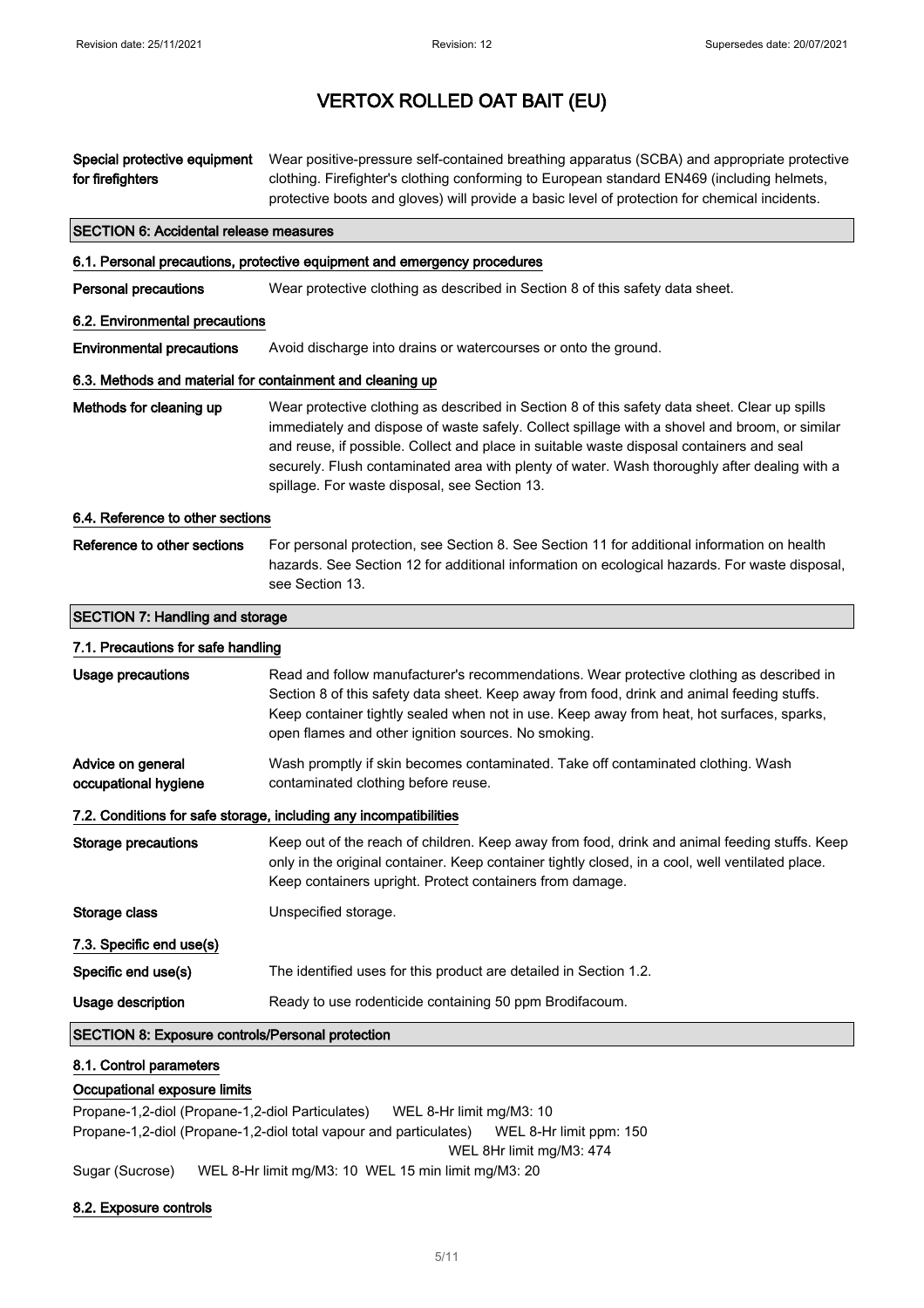| Appropriate engineering<br>controls       | Provide adequate ventilation.                                                                                                         |
|-------------------------------------------|---------------------------------------------------------------------------------------------------------------------------------------|
| Personal protection                       | Keep away from food stuffs.                                                                                                           |
| Eye/face protection                       | Avoid contact with eyes. No specific eye protection required during normal use.                                                       |
| Hand protection                           | Suitable chemical resistant gloves are recommended for professional users.                                                            |
| Other skin and body<br>protection         | Personal protective equipment for the body should be selected based on the task being<br>performed and the risks involved.            |
| Hygiene measures                          | Wash hands thoroughly after handling. Do not eat, drink or smoke when using this product.<br>Wash contaminated clothing before reuse. |
| <b>Respiratory protection</b>             | No specific recommendations. Provide adequate ventilation.                                                                            |
| <b>Environmental exposure</b><br>controls | Keep container tightly sealed when not in use. Avoid release to the environment.                                                      |

### SECTION 9: Physical and chemical properties

### 9.1. Information on basic physical and chemical properties

| Appearance                                      | Flakes.                   |
|-------------------------------------------------|---------------------------|
| Colour                                          | Red.                      |
| Odour                                           | Slight.                   |
| <b>Odour threshold</b>                          | No information available. |
| рH                                              | No information available. |
| <b>Melting point</b>                            | Not relevant.             |
| Initial boiling point and range                 | Not relevant.             |
| Flash point                                     | No information available. |
| <b>Evaporation rate</b>                         | Not relevant.             |
| <b>Evaporation factor</b>                       | No information available. |
| Flammability (solid, gas)                       | combustible               |
| Upper/lower flammability or<br>explosive limits | No information available. |
| Other flammability                              | No information available. |
| Vapour pressure                                 | Not relevant.             |
| Vapour density                                  | Not relevant.             |
| <b>Relative density</b>                         | $0.5 - 0.6$               |
| <b>Bulk density</b>                             | No information available. |
| Solubility(ies)                                 | No information available. |
| <b>Partition coefficient</b>                    | Not relevant.             |
| Auto-ignition temperature                       | No information available. |
| <b>Decomposition Temperature</b>                | No information available. |
| <b>Viscosity</b>                                | Not relevant.             |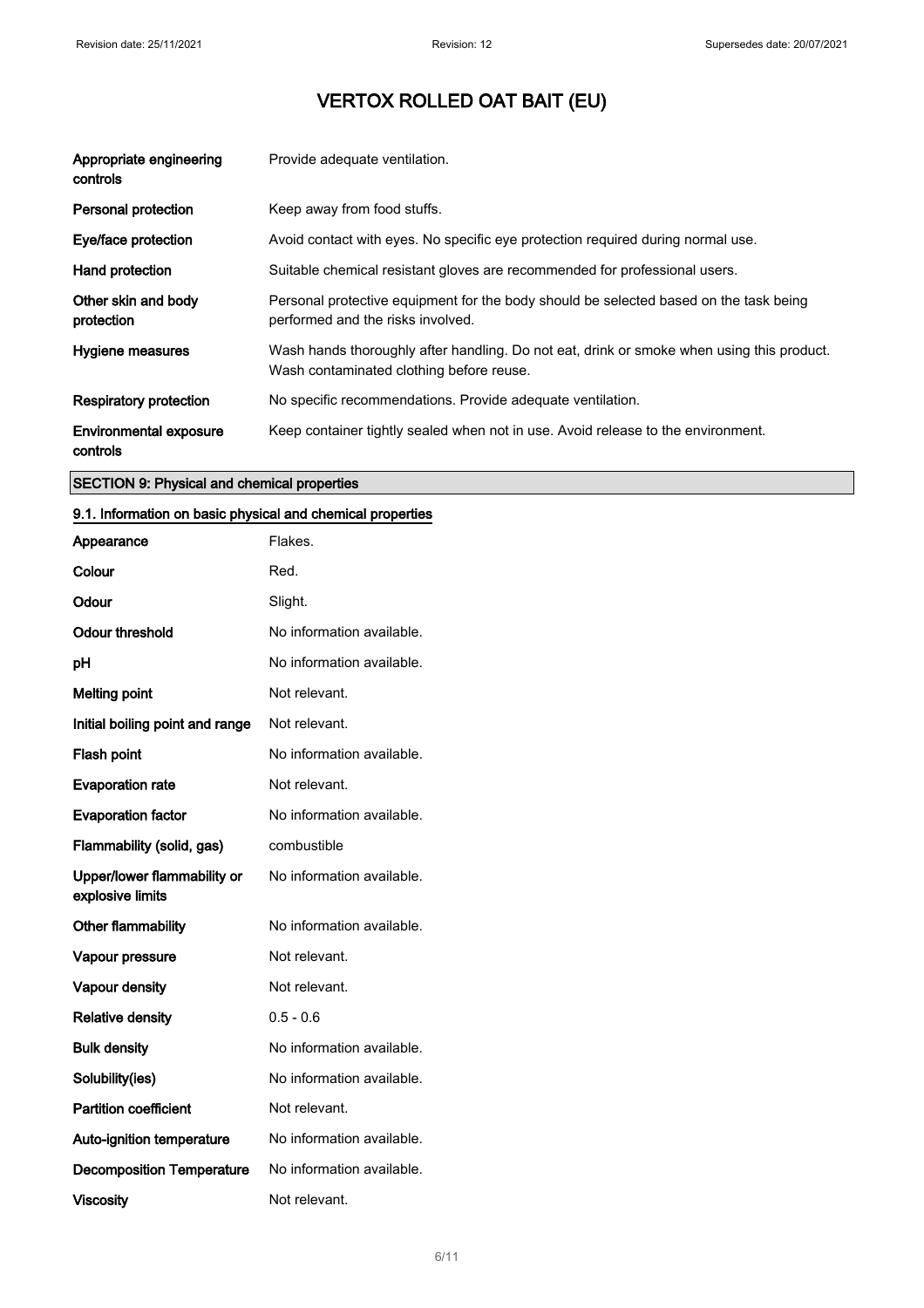| <b>Explosive properties</b>                                          | Not considered to be explosive.                                                                                                                                         |
|----------------------------------------------------------------------|-------------------------------------------------------------------------------------------------------------------------------------------------------------------------|
| <b>Explosive under the influence</b><br>of a flame                   | Not considered to be explosive.                                                                                                                                         |
| <b>Oxidising properties</b>                                          | Not oxidising.                                                                                                                                                          |
| 9.2. Other information                                               |                                                                                                                                                                         |
| <b>SECTION 10: Stability and reactivity</b>                          |                                                                                                                                                                         |
| 10.1. Reactivity                                                     |                                                                                                                                                                         |
| Reactivity                                                           | There are no known reactivity hazards associated with this product.                                                                                                     |
| 10.2. Chemical stability                                             |                                                                                                                                                                         |
| <b>Stability</b>                                                     | Stable at normal ambient temperatures and when used as recommended. Stable under the<br>prescribed storage conditions.                                                  |
| 10.3. Possibility of hazardous reactions                             |                                                                                                                                                                         |
| Possibility of hazardous<br>reactions                                | Keep away from: Oxidising agents.                                                                                                                                       |
| 10.4. Conditions to avoid                                            |                                                                                                                                                                         |
| Conditions to avoid                                                  | Heat, sparks, flames.                                                                                                                                                   |
| 10.5. Incompatible materials                                         |                                                                                                                                                                         |
| Materials to avoid                                                   | No specific material or group of materials is likely to react with the product to produce a<br>hazardous situation.                                                     |
| 10.6. Hazardous decomposition products                               |                                                                                                                                                                         |
| Hazardous decomposition<br>products                                  | Does not decompose when used and stored as recommended. Thermal decomposition or<br>combustion products may include the following substances: Harmful gases or vapours. |
| <b>SECTION 11: Toxicological information</b>                         |                                                                                                                                                                         |
| 11.1. Information on toxicological effects                           |                                                                                                                                                                         |
| Acute toxicity - oral<br>Notes (oral LD <sub>50</sub> )              | >2000 mg/kg                                                                                                                                                             |
| Acute toxicity - dermal<br>Notes (dermal LD <sub>50</sub> )          | >2000 mg/kg                                                                                                                                                             |
| Acute toxicity - inhalation<br>Notes (inhalation LC <sub>50</sub> )  | >5 mg/l (Dust)                                                                                                                                                          |
| Skin corrosion/irritation<br>Animal data                             | Based on available data the classification criteria are not met.                                                                                                        |
| Serious eye damage/irritation<br>Serious eye damage/irritation       | Based on available data the classification criteria are not met.                                                                                                        |
| <b>Respiratory sensitisation</b><br><b>Respiratory sensitisation</b> | Based on available data the classification criteria are not met.                                                                                                        |
| Skin sensitisation<br><b>Skin sensitisation</b>                      | Based on available data the classification criteria are not met.                                                                                                        |
| Germ cell mutagenicity<br>Genotoxicity - in vitro                    | Based on available data the classification criteria are not met.                                                                                                        |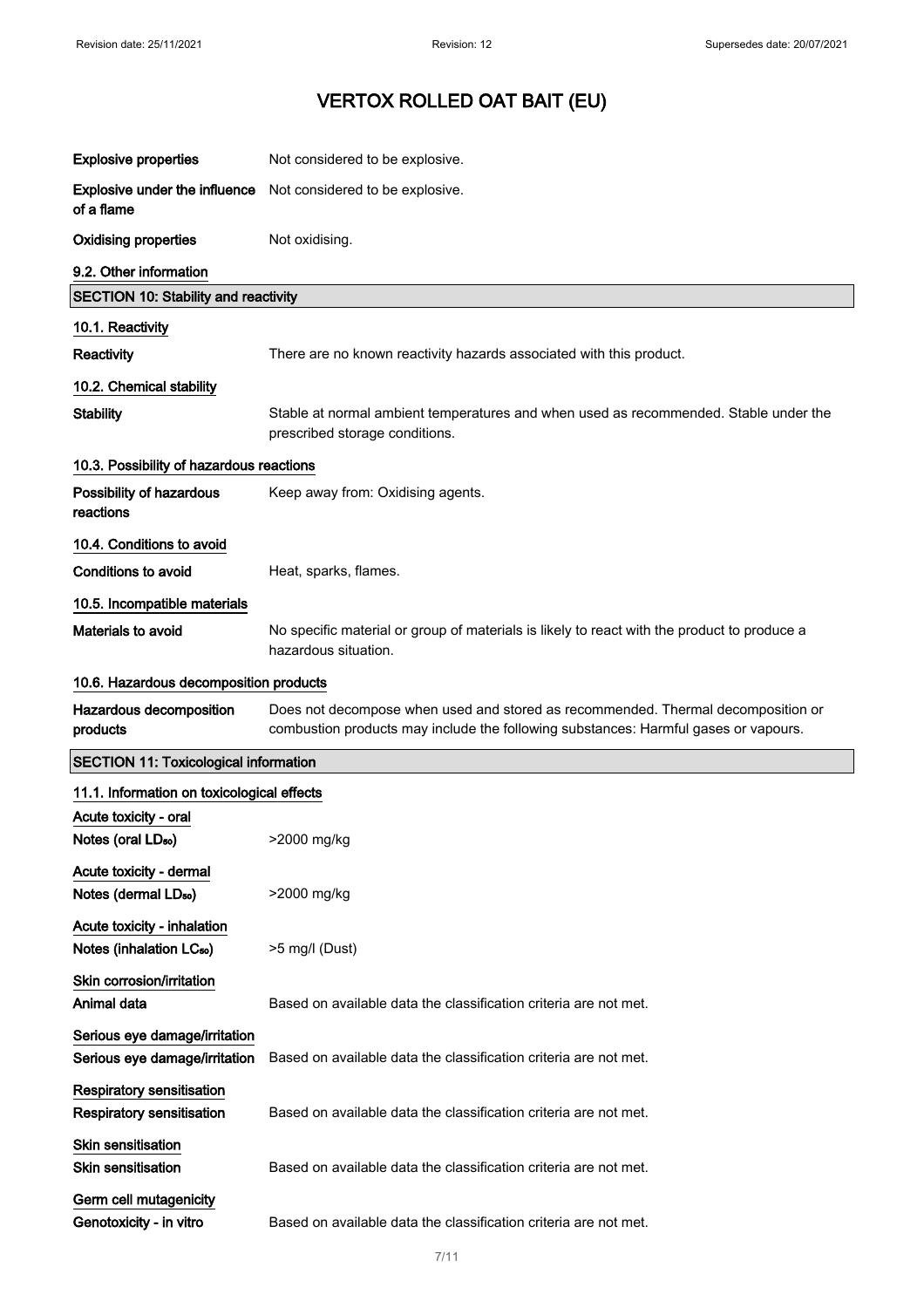| Carcinogenicity<br>Carcinogenicity                         | Based on available data the classification criteria are not met.                                                                                                                                   |  |
|------------------------------------------------------------|----------------------------------------------------------------------------------------------------------------------------------------------------------------------------------------------------|--|
| <b>IARC</b> carcinogenicity                                | None of the ingredients are listed or exempt.                                                                                                                                                      |  |
|                                                            |                                                                                                                                                                                                    |  |
| Reproductive toxicity<br>Reproductive toxicity - fertility | Based on available data the classification criteria are not met.                                                                                                                                   |  |
| Reproductive toxicity -<br>development                     | May damage the unborn child.                                                                                                                                                                       |  |
| Specific target organ toxicity - single exposure           |                                                                                                                                                                                                    |  |
| STOT - single exposure                                     | Not classified as a specific target organ toxicant after a single exposure.                                                                                                                        |  |
| Specific target organ toxicity - repeated exposure         |                                                                                                                                                                                                    |  |
| STOT - repeated exposure                                   | STOT RE 2 - H373 May cause damage to organs through prolonged or repeated exposure.                                                                                                                |  |
| Aspiration hazard<br>Aspiration hazard                     | Not relevant. Solid.                                                                                                                                                                               |  |
| <b>General information</b>                                 | Avoid contact during pregnancy/while nursing. May damage fertility. The severity of the<br>symptoms described will vary dependent on the concentration and the length of exposure.                 |  |
| Inhalation                                                 | No specific symptoms known.                                                                                                                                                                        |  |
| Ingestion                                                  | See section 4 - First Aid                                                                                                                                                                          |  |
| <b>Skin contact</b>                                        | Prolonged contact may cause dryness of the skin.                                                                                                                                                   |  |
| Eye contact                                                | No specific symptoms known.                                                                                                                                                                        |  |
| Route of exposure                                          | Ingestion Inhalation Skin and/or eye contact                                                                                                                                                       |  |
| <b>Toxicity of ingredients</b>                             | Denatonium Benzoate: LD50 Oral (Rat) = 584 mg/kg LC50 (Rat) 4h: >8.7 mg/l Brodifacoum<br>Acute Oral ≤5mg/kg Acute Dermal ≤50mg/kg Acute Inhalation ≤0.05mg/kg (Commission<br>Regulation 2016/1179) |  |
| <b>SECTION 12: Ecological information</b>                  |                                                                                                                                                                                                    |  |
| Ecotoxicity                                                | Not regarded as dangerous for the environment. However, large or frequent spills may have<br>hazardous effects on the environment.                                                                 |  |
| 12.1. Toxicity                                             |                                                                                                                                                                                                    |  |
| <b>Toxicity</b>                                            | Based on available data the classification criteria are not met.                                                                                                                                   |  |
| 12.2. Persistence and degradability                        |                                                                                                                                                                                                    |  |
|                                                            | Persistence and degradability The degradability of the product is not known.                                                                                                                       |  |
| 12.3. Bioaccumulative potential                            |                                                                                                                                                                                                    |  |
| <b>Bioaccumulative potential</b>                           | No data available on bioaccumulation.                                                                                                                                                              |  |
| <b>Partition coefficient</b>                               | Not relevant.                                                                                                                                                                                      |  |
| 12.4. Mobility in soil                                     |                                                                                                                                                                                                    |  |
| <b>Mobility</b>                                            | No data available.                                                                                                                                                                                 |  |
| 12.5. Results of PBT and vPvB assessment                   |                                                                                                                                                                                                    |  |
| 12.6. Other adverse effects                                |                                                                                                                                                                                                    |  |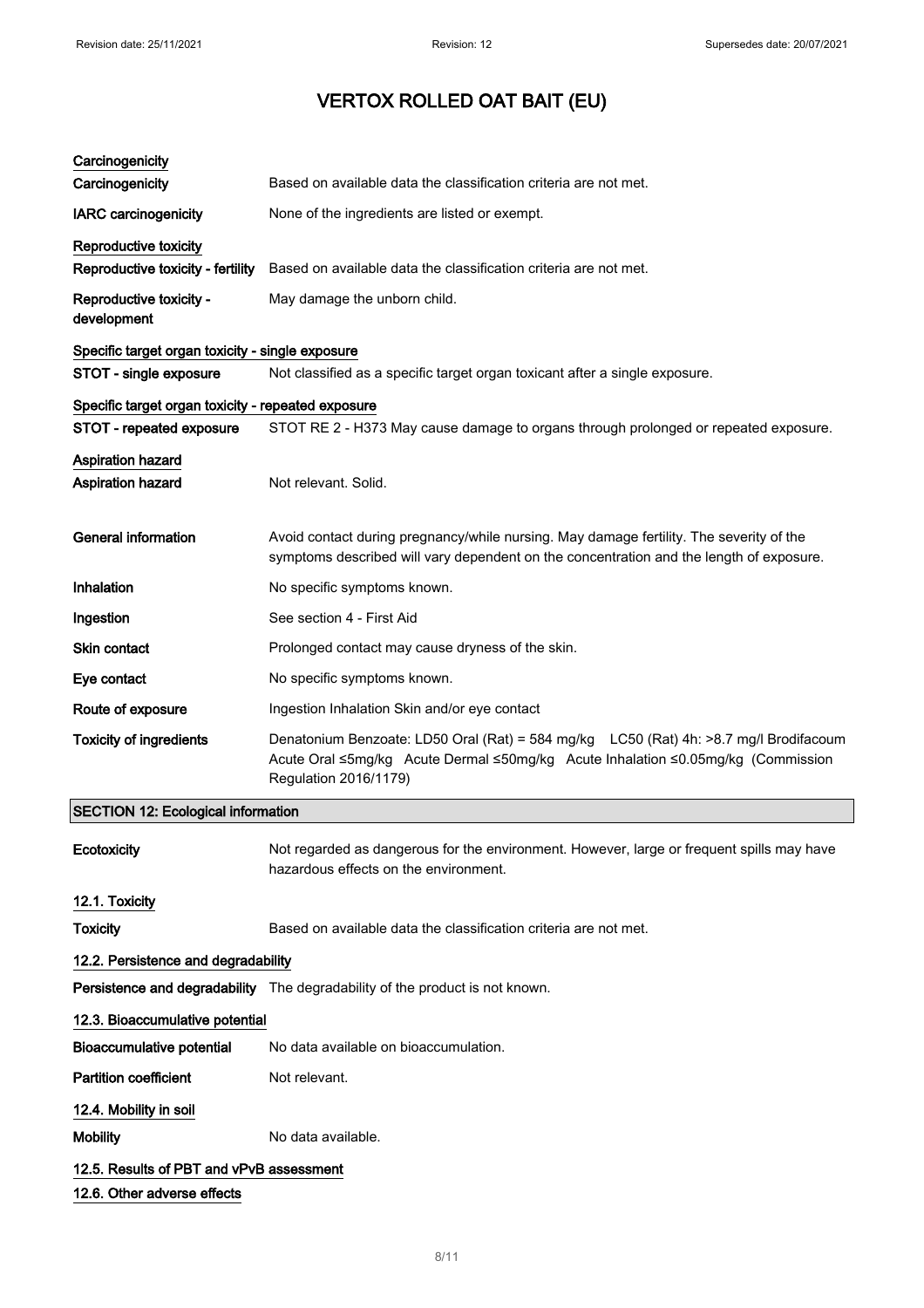| Other adverse effects                                                                          | Toxic to mammals, including domesticated animals and birds if ingested. Exposure of non-<br>target animals should be prevented.                                           |                                                                                                                                                                                                                                                                                      |  |
|------------------------------------------------------------------------------------------------|---------------------------------------------------------------------------------------------------------------------------------------------------------------------------|--------------------------------------------------------------------------------------------------------------------------------------------------------------------------------------------------------------------------------------------------------------------------------------|--|
| <b>Toxicity of ingredients</b>                                                                 | Brodifacoum                                                                                                                                                               | Daphnia EC50/48Hr = 0.25 mg/l Rainbow trout LC50/96Hr = 0.042 mg/l                                                                                                                                                                                                                   |  |
| <b>SECTION 13: Disposal considerations</b>                                                     |                                                                                                                                                                           |                                                                                                                                                                                                                                                                                      |  |
| 13.1. Waste treatment methods                                                                  |                                                                                                                                                                           |                                                                                                                                                                                                                                                                                      |  |
| <b>General information</b>                                                                     | This material and its container must be disposed of in a safe way.                                                                                                        |                                                                                                                                                                                                                                                                                      |  |
| <b>Disposal methods</b>                                                                        | Dispose of in accordance with applicable regional, national, and local laws and regulations.<br>Dispose of Contaminated packaging as unused product unless fully cleaned. |                                                                                                                                                                                                                                                                                      |  |
| <b>Waste class</b>                                                                             | Waste disposal key number from EWC is 20 01 19 (Pesticides)                                                                                                               |                                                                                                                                                                                                                                                                                      |  |
| <b>SECTION 14: Transport information</b>                                                       |                                                                                                                                                                           |                                                                                                                                                                                                                                                                                      |  |
| General                                                                                        | The product is not covered by international regulations on the transport of dangerous goods<br>(IMDG, IATA, ADR/RID).                                                     |                                                                                                                                                                                                                                                                                      |  |
| 14.1. UN number                                                                                |                                                                                                                                                                           |                                                                                                                                                                                                                                                                                      |  |
| Not applicable.                                                                                |                                                                                                                                                                           |                                                                                                                                                                                                                                                                                      |  |
| 14.2. UN proper shipping name                                                                  |                                                                                                                                                                           |                                                                                                                                                                                                                                                                                      |  |
| Not applicable.                                                                                |                                                                                                                                                                           |                                                                                                                                                                                                                                                                                      |  |
| 14.3. Transport hazard class(es)                                                               |                                                                                                                                                                           |                                                                                                                                                                                                                                                                                      |  |
| No transport warning sign required.                                                            |                                                                                                                                                                           |                                                                                                                                                                                                                                                                                      |  |
| 14.4. Packing group                                                                            |                                                                                                                                                                           |                                                                                                                                                                                                                                                                                      |  |
| Not applicable.                                                                                |                                                                                                                                                                           |                                                                                                                                                                                                                                                                                      |  |
| 14.5. Environmental hazards                                                                    |                                                                                                                                                                           |                                                                                                                                                                                                                                                                                      |  |
| Environmentally hazardous substance/marine pollutant<br>No.                                    |                                                                                                                                                                           |                                                                                                                                                                                                                                                                                      |  |
| 14.6. Special precautions for user                                                             |                                                                                                                                                                           |                                                                                                                                                                                                                                                                                      |  |
| Not applicable.                                                                                |                                                                                                                                                                           |                                                                                                                                                                                                                                                                                      |  |
| 14.7. Transport in bulk according to Annex II of MARPOL and the IBC Code                       |                                                                                                                                                                           |                                                                                                                                                                                                                                                                                      |  |
| Transport in bulk according to Not applicable.<br>Annex II of MARPOL 73/78<br>and the IBC Code |                                                                                                                                                                           |                                                                                                                                                                                                                                                                                      |  |
| <b>SECTION 15: Regulatory information</b>                                                      |                                                                                                                                                                           |                                                                                                                                                                                                                                                                                      |  |
|                                                                                                |                                                                                                                                                                           | 15.1. Safety, health and environmental regulations/legislation specific for the substance or mixture                                                                                                                                                                                 |  |
| <b>National regulations</b>                                                                    |                                                                                                                                                                           | Authorisation number: IE/BPA 70537<br>Health and Safety at Work etc. Act 1974 (as amended).<br>EH40/2005 Workplace exposure limits.<br>The Carriage of Dangerous Goods and Use of Transportable Pressure Equipment<br>Regulations 2009 (SI 2009 No. 1348) (as amended) ["CDG 2009"]. |  |

9/ 11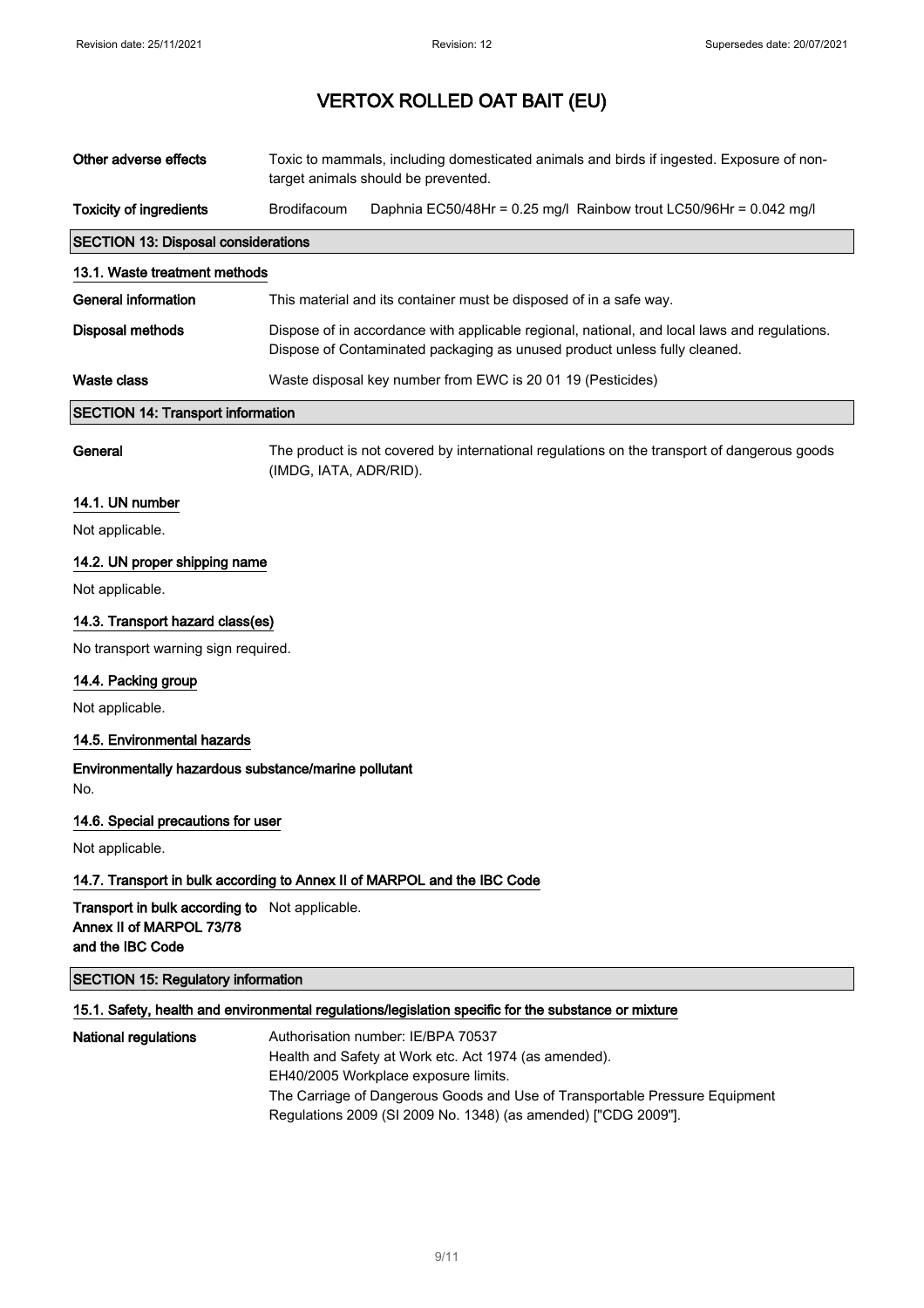EU legislation Regulation (EC) No 1907/2006 of the European Parliament and of the Council of 18 December 2006 concerning the Registration, Evaluation, Authorisation and Restriction of Chemicals (REACH) (as amended). Commission Regulation (EU) No 2015/830 of 28 May 2015. Regulation (EC) No 1272/2008 of the European Parliament and of the Council of 16 December 2008 on classification, labelling and packaging of substances and mixtures (as amended).

#### 15.2. Chemical safety assessment

No chemical safety assessment has been carried out.

#### Inventories

#### EU - EINECS/ELINCS

None of the ingredients are listed or exempt.

| <b>SECTION 16: Other information</b>                                          |                                                                                                                                                                                                                                                                                                                                                                                                                                                                                                                                                                                                        |  |  |
|-------------------------------------------------------------------------------|--------------------------------------------------------------------------------------------------------------------------------------------------------------------------------------------------------------------------------------------------------------------------------------------------------------------------------------------------------------------------------------------------------------------------------------------------------------------------------------------------------------------------------------------------------------------------------------------------------|--|--|
| Abbreviations and acronyms<br>used in the safety data sheet                   | ADR: European Agreement concerning the International Carriage of Dangerous Goods by<br>Road.<br>ADN: European Agreement concerning the International Carriage of Dangerous Goods by<br>Inland Waterways.<br>RID: European Agreement concerning the International Carriage of Dangerous Goods by                                                                                                                                                                                                                                                                                                        |  |  |
|                                                                               | Rail.<br>IATA: International Air Transport Association.<br>ICAO: Technical Instructions for the Safe Transport of Dangerous Goods by Air.<br>IMDG: International Maritime Dangerous Goods.<br>CAS: Chemical Abstracts Service.<br>ATE: Acute Toxicity Estimate.<br>LC <sub>50</sub> : Lethal Concentration to 50 % of a test population.<br>LD <sub>50</sub> : Lethal Dose to 50% of a test population (Median Lethal Dose).<br>EC <sub>50</sub> : 50% of maximal Effective Concentration.<br>PBT: Persistent, Bioaccumulative and Toxic substance.<br>vPvB: Very Persistent and Very Bioaccumulative. |  |  |
| <b>Classification abbreviations</b><br>and acronyms                           | Repr. = Reproductive toxicity<br>STOT RE = Specific target organ toxicity-repeated exposure                                                                                                                                                                                                                                                                                                                                                                                                                                                                                                            |  |  |
| <b>Classification procedures</b><br>according to Regulation (EC)<br>1272/2008 | STOT RE 2 - H373: Commission Regulation (EU) 2016/1179 Repr. 1A - H360D: Commission<br>Regulation (EU) 2016/1179                                                                                                                                                                                                                                                                                                                                                                                                                                                                                       |  |  |
| <b>Revision date</b>                                                          | 25/11/2021                                                                                                                                                                                                                                                                                                                                                                                                                                                                                                                                                                                             |  |  |
| <b>Revision</b>                                                               | 12                                                                                                                                                                                                                                                                                                                                                                                                                                                                                                                                                                                                     |  |  |
| Supersedes date                                                               | 20/07/2021                                                                                                                                                                                                                                                                                                                                                                                                                                                                                                                                                                                             |  |  |
| <b>SDS number</b>                                                             | 21231                                                                                                                                                                                                                                                                                                                                                                                                                                                                                                                                                                                                  |  |  |